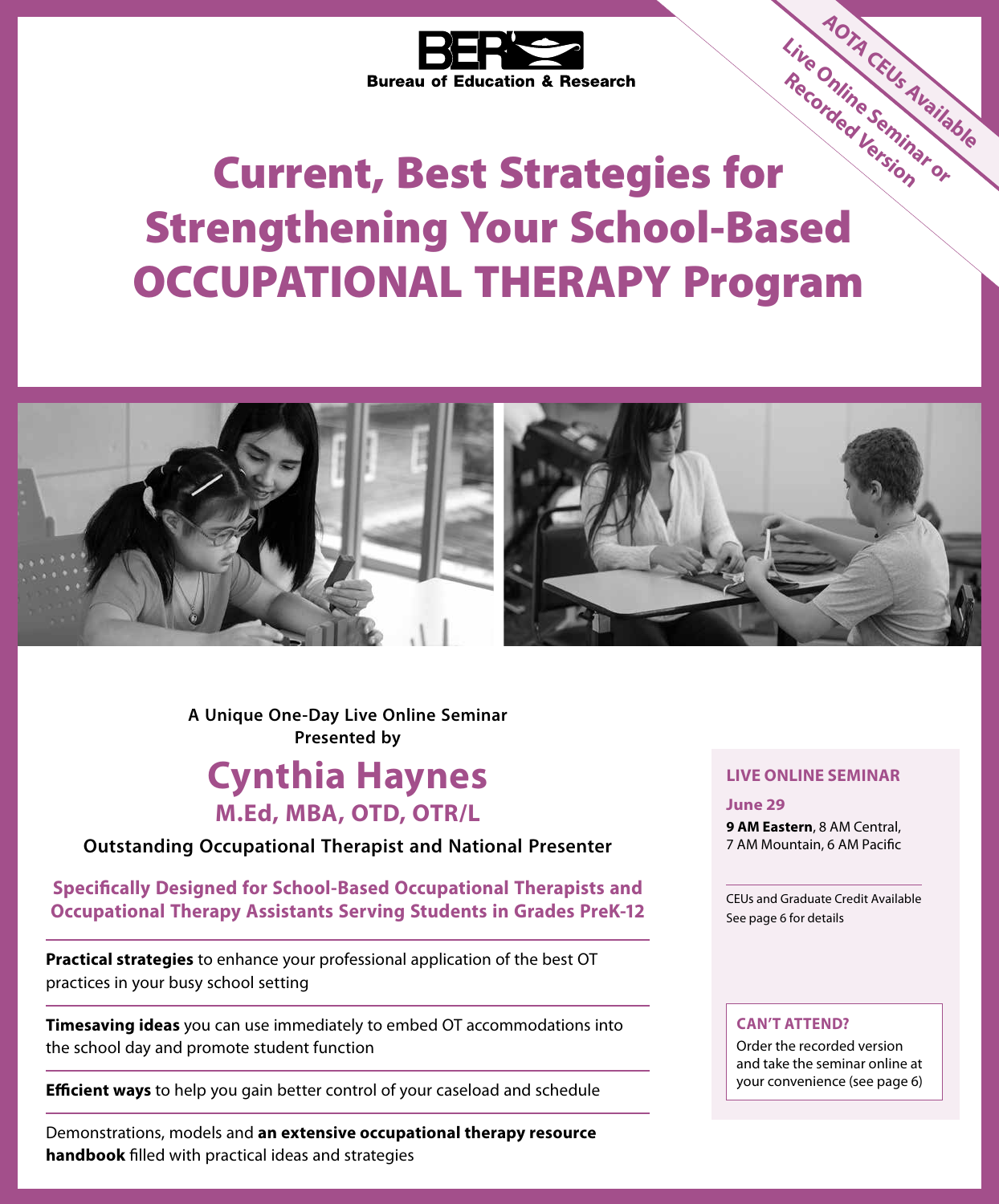## **Ten Key Benefits of Attending**

"This was a great seminar, filled with so much information and great resources to improve my school-based OT practice!" **CRYSTAL BLAND, OCCUPATIONAL THERAPIST**



### *Who Should Attend*

School-Based Occupational Therapists and Occupational Therapy Assistants serving students in grades PreK-12

### **1. Strengthen Your Practice as a School-Based Occupational Therapist**  Increase your effectiveness and efficiency as a school-based OT by enhancing your existing toolbox of strategies

### **2. Encourage Stronger Carryover of Your OT Interventions**

Tips and techniques to help you empower members of the educational team to maximize students' benefit from your interventions and accommodations … Promote practice and generalization across school environments, even when you're not there!

#### **3. Incorporate the Best Up-To-Date Evidence Based Practices**

Discover the latest information on the efficacy of sensory-based intervention strategies for the diverse students you serve and the implications these have for your practice

### **4. Fresh, Innovative Ideas to Expand Your Intervention Repertoire**

Expand your "bag of tricks" with outstanding adaptations, accommodations, interventions, and techniques – perfect for students on your caseload

- **5. Utilize Time-Efficient Documentation and Progress Monitoring Strategies** Simplify your day with easy-to-use ideas to organize, plan, document, and evaluate the efficacy of your therapy sessions
- **6. Strengthen Your Collaborative Skills as an Occupational Therapist** Facilitate success with your multi-disciplinary educational teams … Here's how!

### **7. Highly Effective Ways to Utilize COTAs**

Discover the best ways to utilize and maximize the benefits of Certified Occupational Therapy Assistants (COTAs) in school-based therapy

#### **8. Schedule Your Time for Maximum Impact**

Consider workload vs. caseload options to help you more efficiently and effectively accomplish your goals, and streamline your therapy program

### **9. Dynamic and Ready-to-Use Strategies to Strengthen Your OT Interventions** Compliment your toolkit with effective strategies that address diverse and changing student and classroom needs … Practical ideas you can use immediately in your role as an OT or COTA

### **10. Receive an Extensive OT Digital Resource Handbook**

Receive an extensive digital resource handbook filled with strategies, rubrics, reproducible data collection forms, and outstanding apps, websites and resources to strengthen your therapy with grades PreK-12 students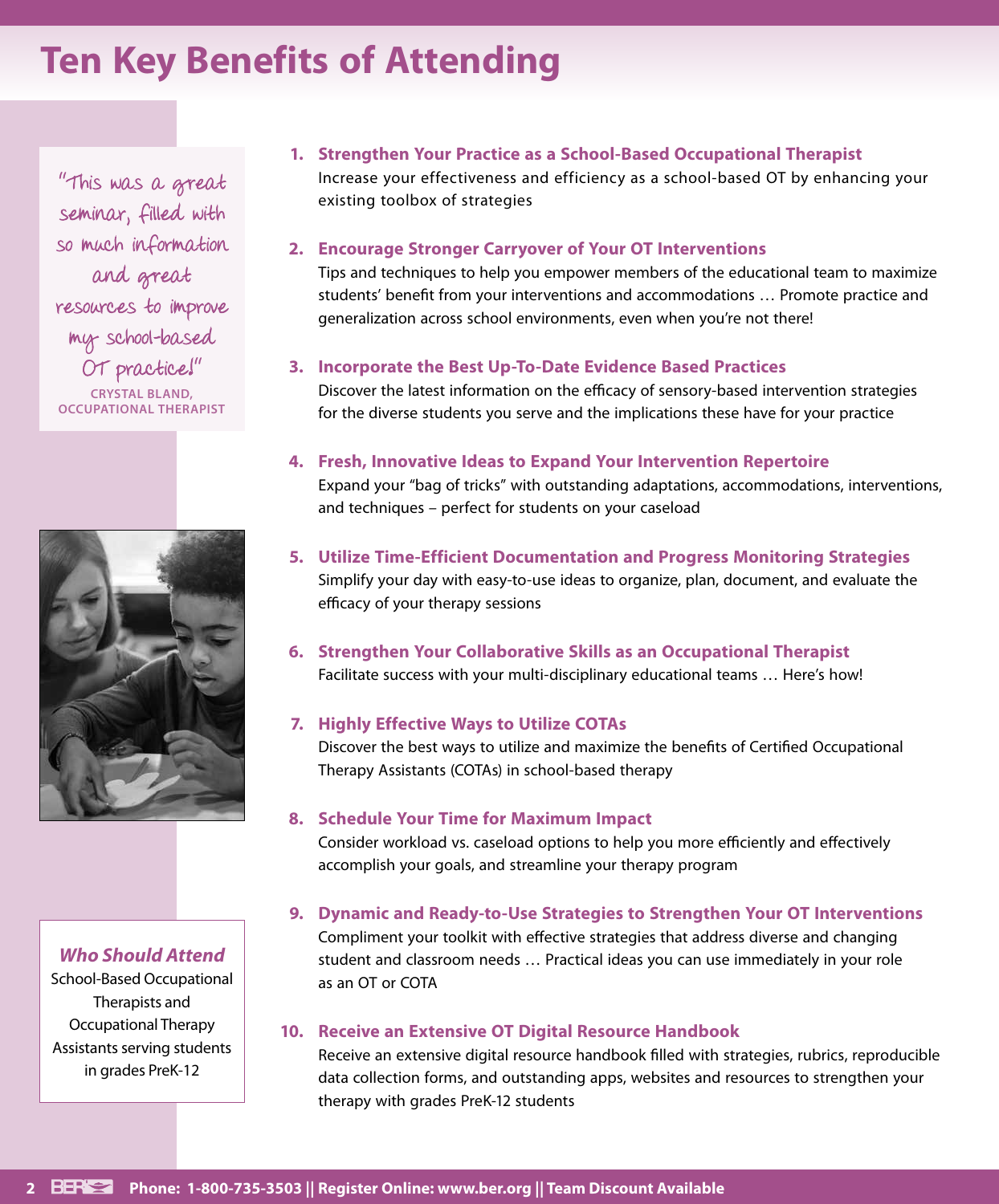## **Outstanding Strategies You Can Use Immediately**

## **Learning Outcomes:**

### *At the end of the seminar you will be able to:*

- **•** Select practical, integrative strategies to **increase your effectiveness and efficiency**  as a school-based OT or COTA
- **• Name innovative interventions** that combine technology with traditional therapy methods
- **• Identify best-practices to facilitate an optimal OT/COTA collaborative partnership** in school-based therapy
- **•** Select **the best websites, blogs and resources** for streamlining your occupational therapy program
- **• Identify timesaving techniques** to simplify data collection of quanitative information to simplify progress monitoring and documentation

## *Practical Strategies for Occupational Therapy Service Delivery:*

- **•** Identify strategies to help you **spend less time planning and more time providing therapy**
- **• Create a plan to increase the effectiveness of your collaboration** with education teams to improve student performance in the classroom
- **•** Examine ways to **work smarter not harder** in designing interventions and documentation
- **• Select fine motor, visual motor and perceptual activities**, strategies and ideas to help your students better access their education





"Cynthia is a wealth of information and knowledge! She offered an amazing amount of resources I can use tomorrow!" **SUSAN VANDRUFF, OCCUPATIONAL THERAPIST**

## **Practical Ideas and Strategies**

Specifically designed for school-based Occupational Therapists and COTAs, this seminar will provide you with a variety of practical strategies for supporting students in grades PreK-12 more effectively and efficiently. **CYNTHIA HAYNES**, an outstanding school-based Occupational Therapist and mentor, will share dozens of proven ideas to help strengthen your school-based OT program. Whether you are a new practitioner or an experienced clinician, this seminar combines current, best OT approaches with the realities of providing services in today's demanding school settings. The emphasis will be on the best ways to help you ensure accountability, determine efficacy of your interventions and guide your recommendation for levels of intervention. A variety of service delivery models will be discussed along with practical solutions you can implement in your practice.

**Armed with an extensive OT therapy digital resource handbook and dozens of current, best strategies, you will leave feeling confident and empowered to make an even greater impact on your students and the educational team with whom you work.**

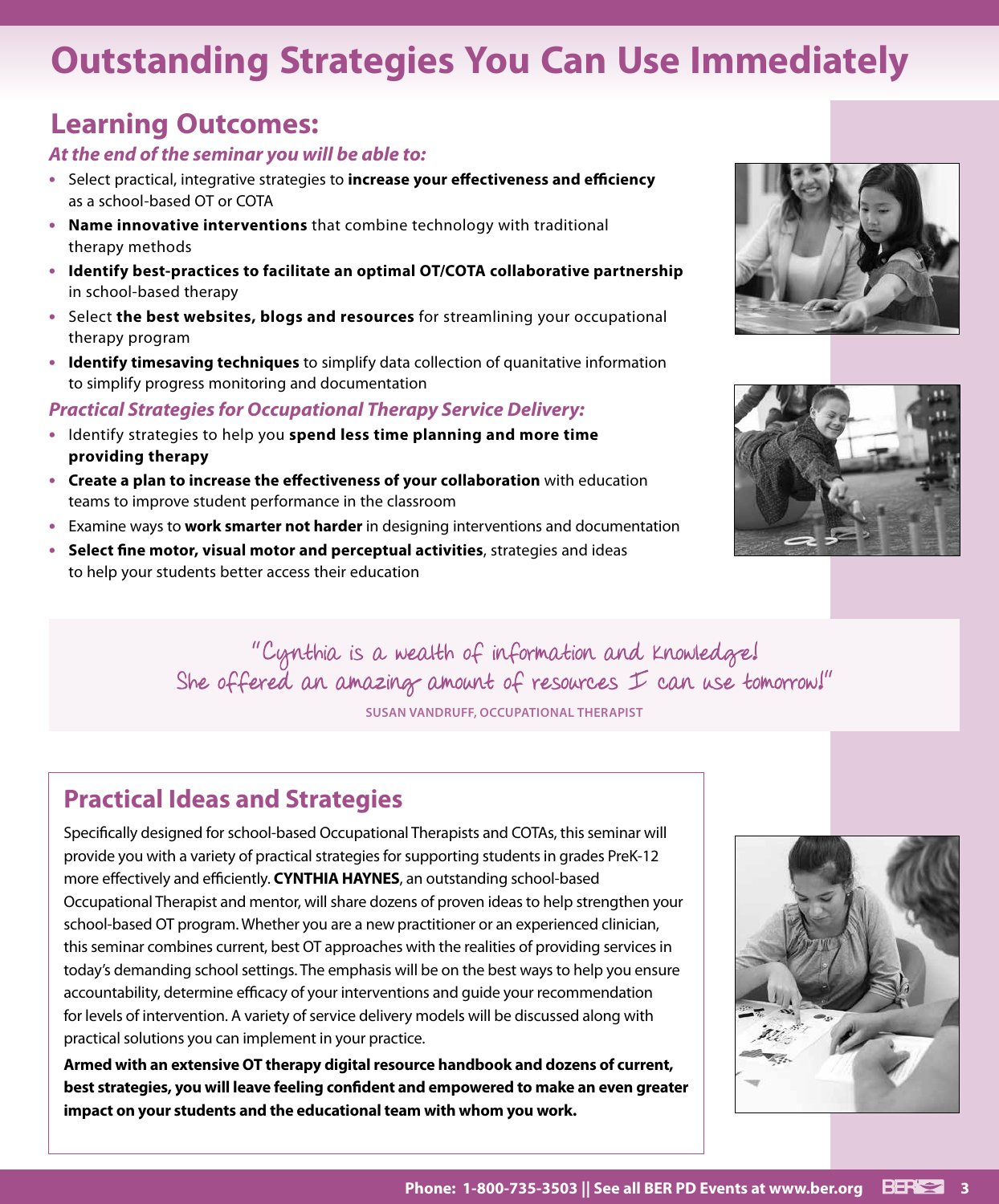## **A Message From Seminar Leader, Cynthia Haynes**



## *Uniquely Qualified Instructor*

**CYNTHIA HAYNES** is an experienced occupational therapist and an outstanding national presenter. She has worked in a variety of school practice settings including school districts and preschools. Cyndi has presented many school-based topics at local and national professional conferences and online webinars. She has also worked with AOTA as a trainer for fieldwork educators. Post-professional education is a passion of Cyndi's and she enjoys sharing her experiences and clinical expertise in outcome measurement, intervention efficacy and evidence-based practices. Cyndi is also the author of *Current, Best Strategies for Strengthening Your School-Based OCCUPATIONAL THERAPY Program* the extensive digital resource handbook you will receive at the seminar. **You will leave with a wealth of practical tools and timesaving strategies that you can use immediately to enhance your OT therapy practice in schools.**

Dear Colleague:

Being a school-based OT can be fun, professionally challenging and occasionally frustrating. Our expanding role as a key related service provider pulls us in many different directions throughout the school year. But in the end, we all want to make the most positive impact we can on the students, schools and families we serve.

The content of this seminar will embody AOTA's 2025 Vision, IDEA (Individuals with Disabilities Education Act) and ESSA (Every Student Succeeds Act) guidelines. I want to help you enhance your practice and crucial role as a school-based OT. You'll learn practical ways to maximize the impact of your therapy.

During our day together, I will share ideas for implementing current, best practices in the most efficient and effective ways possible. You will learn timesaving strategies for monitoring student progress and enhancing the efficacy of your interventions. A variety of active learning activities will help reinforce ways you can implement the ideas presented. In addition, you will have the opportunity to share your ideas and experiences throughout the day with fellow OTs and COTAs.

Our occupational therapy services are of vital importance to the students we serve. I hope you will take this opportunity to enhance your practice and to learn along with me.

sincerely,<br>Cypothea Hays

Cynthia Haynes, M.Ed, MBA, OTD, OTR/L

**P.S. Join me for a very practical, evidence-based learning experience** that will equip you with dozens of ideas and strategies that you can begin to implement the very next day!

"During our time together, I will share ideas on how to implement current, best practices in the most efficient and effective ways possible. You will learn timesaving strategies for monitoring student progress and enhancing the efficacy of your interventions."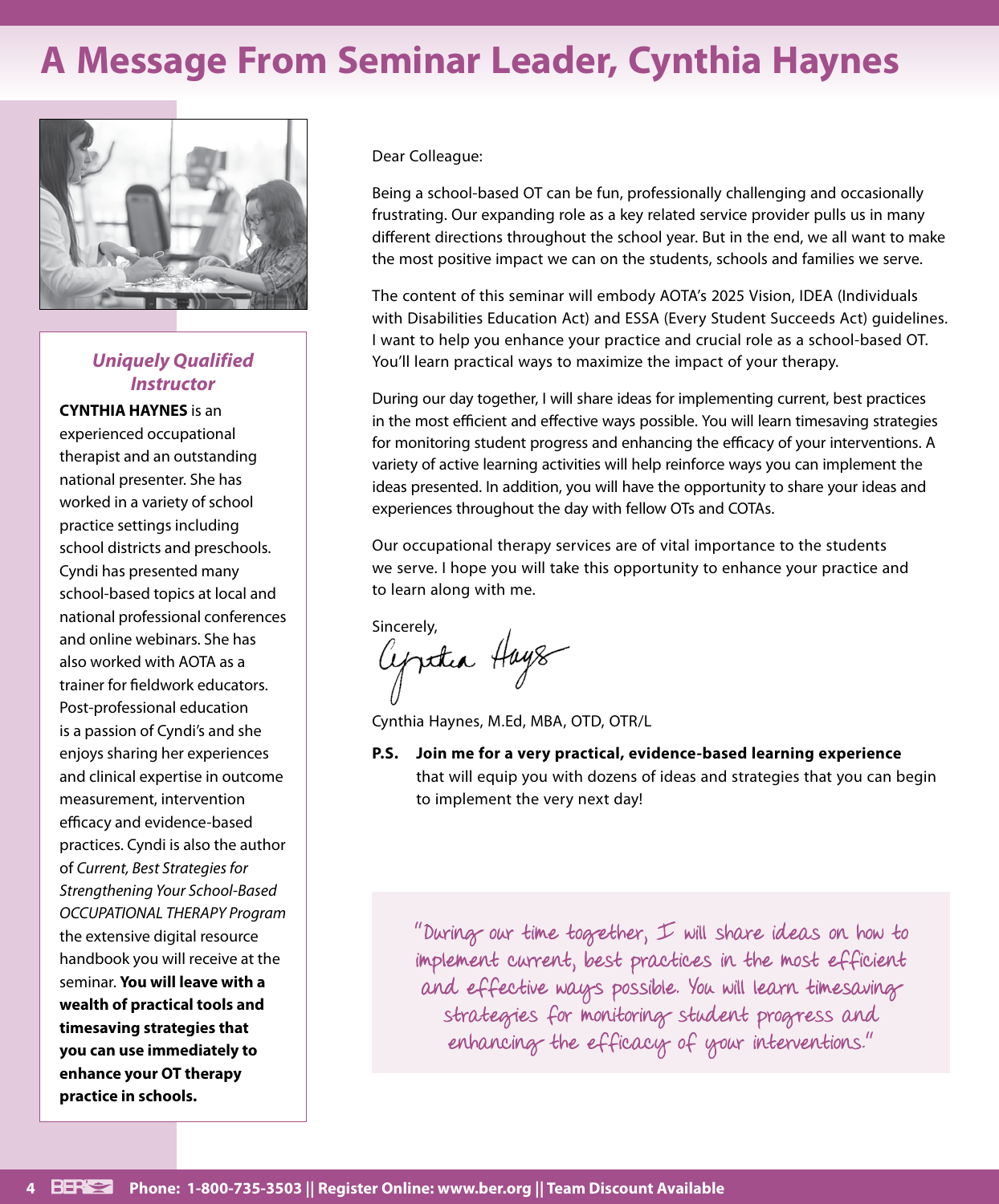## **What Your Colleagues Say About Cynthia Haynes**

*"Wow - so much great information! This seminar covered such a broad scope and it was all very relevant to daily practice. This is one of the best trainings I have ever attended. Thank you for all the helpful resources!"* **Dianna DiPalermo, Occupational Therapist**

*"This was a very informative seminar that directly pertained to my OT practice. Cyndi's presentation style was interactive with the participants, which made it more relevant to me. I would highly recommend this course to other therapists."*

**Peggy Leverso, Therapy Director/OTR**

*"The content shared was very relevant to school-based Occupational Therapy and how to apply strategies within the school-based environment."*

**Rodlyne Gregoire, Occupational Therapist**

*"Very informative and useful information to take back. Thank you!"* **Kim Thorlakson, COTA**



*"I am so pleased with the amount of resources that were provided. The information Cyndi shared was extremely useful and practical! "* **Sarah Hurlbert, Occupational Therapist** 

*"I really enjoyed the affirmation of what I have been doing for 26 years, and all the new*  **resources** that I now have to try." **Allisa Alexander, COTA/L** 

*"Very practical and helpful information. Cyndi was warm, professional, and organized in her presentation."* **Jessica Boyter, Occupational Therapist**

*"Great seminar with lots of applicable information and very helpful resources."*

**Mary Gegg, Occupational Therapist**

*"I'm in my 15th school year as an OT and this was the best seminar I've attended. So much practical information!"* **Suzanne Derenick, Occupational Therapist** 

*"Cyndi provided so many wonderful resources, and without overwhelming us! Thank you so much! Can't wait to try them out!"* **Ann Casey-Leahy, Occupational Therapist**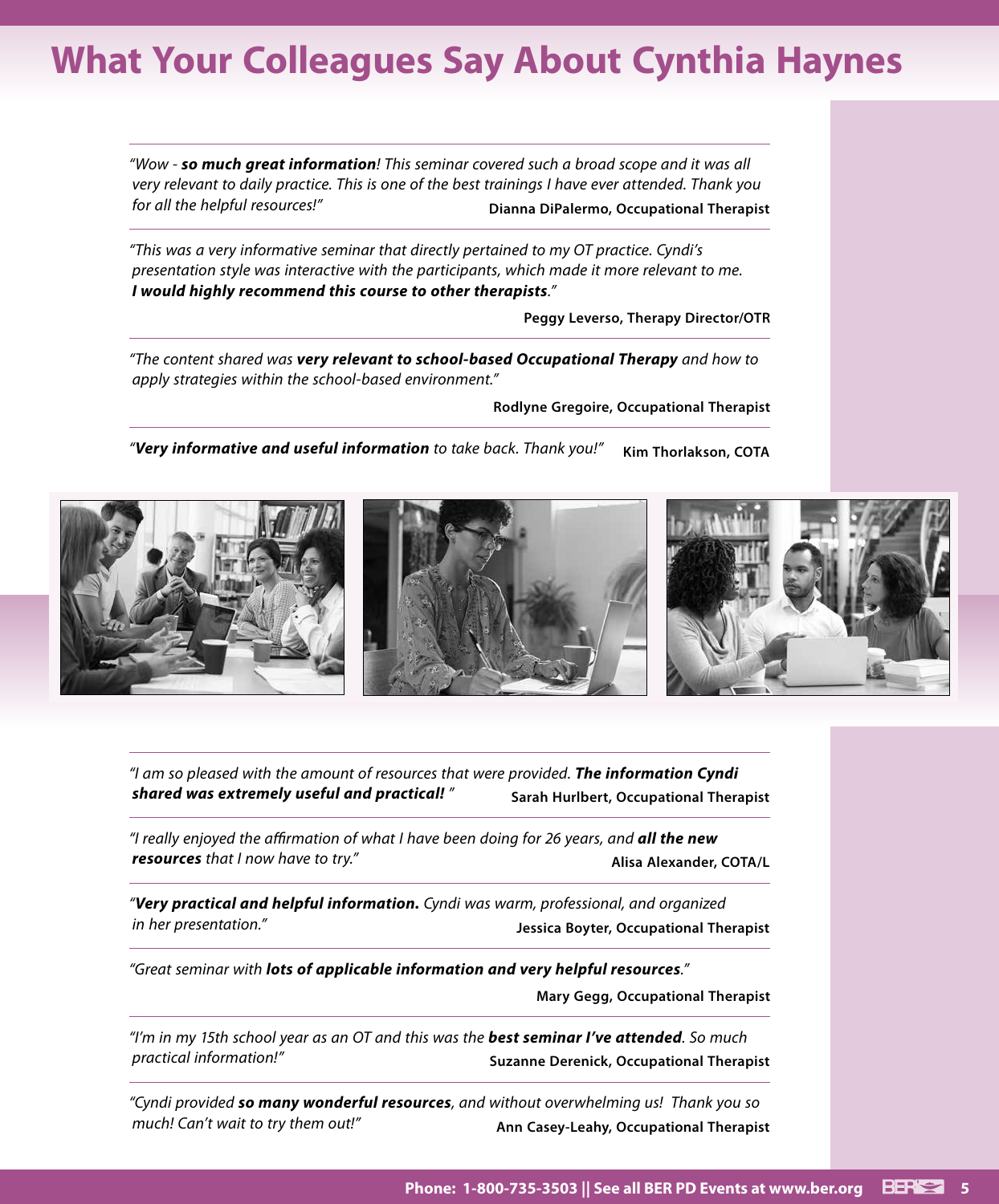## **Special Benefits of Attending**



"Great seminar with lots of useful information that I can put to use right away! Thank you!" **MELANIE AFTOWSKI, OCCUPATIONAL THERAPIST**

## *On-Site Training*

Most BER seminars can be brought to your school or district in-person or online. See the options at www.ber.org/onsite or call 877-857-8964 to speak to one of our On-Site Training Consultants.

## **Extensive OT Digital Resource Handbook**

You will receive an extensive digital resource handbook giving you access to countless strategies. The handbook includes:

- Innovative OT intervention strategies perfect for in-person and online therapy
- The best websites for intervention ideas, documentation, and enhancing your OT practice
- Ways to evaluate and enhance team effectiveness
- Ideas and documentation methods to use in pre-referral or RTI contexts

## **AOTA CEUs Available**



American Occupational Therapy Association

**Approved Provider**

BER dba IED is an AOTA Approved Provider of professional development. Course approval ID# N/A. This Distance Learning - Interactive/ Independent seminar is offered at .5 CEUs/5

Contact Hours per day of attendance. Educational level: Introductory, Category: Occupational Therapy Service Delivery. AOTA does not endorse specific course content, products, or clinical procedures.

You will be required to fully attend the program and complete a program evaluation and a learning outcomes assessment at the end. For more information regarding this program, including a time-ordered agenda, please visit our website at www.ber.org.

## **Meet Inservice Requirements / Earn State CEUs**

Participants of Live Online Seminars, and those completing the Recorded Version online can receive a certificate of participation that may be used to verify five continuing education hours. For details about state CEUs available, visit www.ber.org/ceus

## **Earn One to Four Graduate Semester Credits**



Up to four graduate level professional development Massachusetts credits are available with an additional fee and completion of follow-up practicum activities. Details for direct

enrollment with University of Massachusetts Global will be available at this program.

## **Can't Attend?**

## *Other Professional Development Options:*

## **Recorded Version of the Seminar**

A video recorded version of this seminar will be available to take online at your convenience. You'll have access to the entire course and to the extensive digital resource handbook. Optional CEUs and graduate credit available. To enroll, see registration form on page 7.

## **Related On-Demand Online Courses**

A related On Demand Video-Based Online Learning course, *Timesaving Strategies to Integrate Your OT Interventions into Classrooms*, for Grades P-12 is available for immediate registration. To enroll, visit www.ber.org/online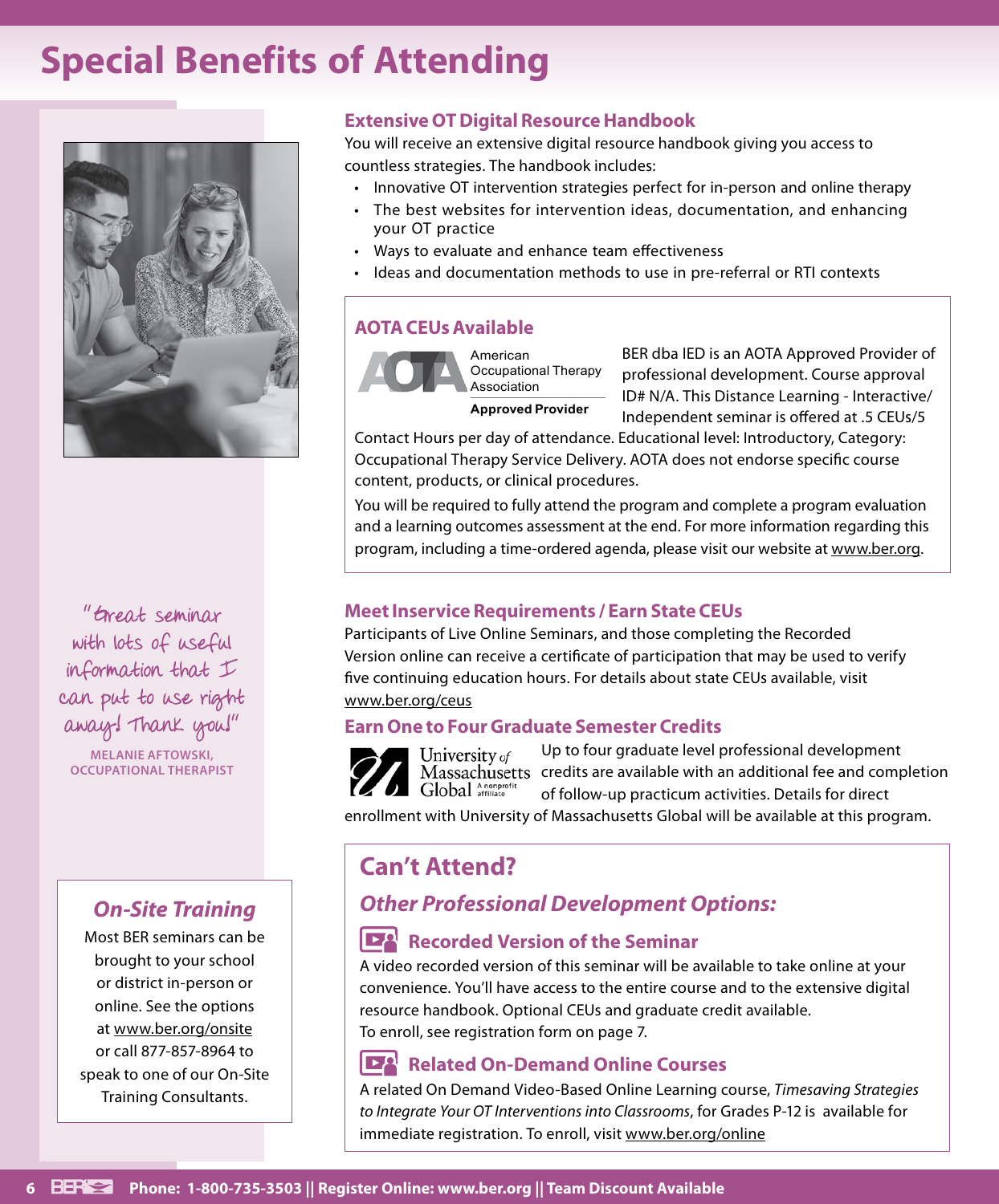## Current, Best Strategies for Strengthening Your School-Based OCCUPATIONAL THERAPY Program

| <b>Registration (XOV2M1)</b>                                                                                                                                                                | <b>FIVE EASY WAYS TO REGISTER:</b>                                                                                                                                                                                                                  |
|---------------------------------------------------------------------------------------------------------------------------------------------------------------------------------------------|-----------------------------------------------------------------------------------------------------------------------------------------------------------------------------------------------------------------------------------------------------|
| $\Box$ 1. LIVE ONLINE: June 29, 2022 (Start time: 9 AM Eastern)                                                                                                                             | REGISTER ONLINE at: www.ber.org                                                                                                                                                                                                                     |
| $-$ or $-$<br>$\Box$ 2. I'd like to order the recorded version of this seminar                                                                                                              | <b>EMAIL this form to: register@ber.org</b>                                                                                                                                                                                                         |
| M.I.<br><b>LAST NAME</b><br><b>FIRST NAME</b>                                                                                                                                               | PHONE toll-free: 1-800-735-3503<br>(Weekdays 5:30 am - 4:00 pm Pacific Time)                                                                                                                                                                        |
|                                                                                                                                                                                             | FAX this form to: 1-425-453-1134<br>1 (前)                                                                                                                                                                                                           |
| POSITION, SUBJECT TAUGHT<br><b>GRADE LEVEL</b>                                                                                                                                              | MAIL this form to: Bureau of Education & Research<br>915 118th Avenue SE . PO Box 96068<br>Bellevue, WA 98009-9668                                                                                                                                  |
| SEMINAR LOCATION NUMBER: -<br>(Please see list above)                                                                                                                                       |                                                                                                                                                                                                                                                     |
| List additional registrants on a copy of this form                                                                                                                                          |                                                                                                                                                                                                                                                     |
| <b>SCHOOL NAME</b>                                                                                                                                                                          | <b>Program Hours</b><br>All Live Online Seminars are scheduled 9:00 a.m. - 3:30 p.m. in the time<br>zone indicated. Check in 15 minutes prior. Registrants will be sent login<br>information by email four days before their Live Online Seminar.   |
| SCHOOL MAILING ADDRESS                                                                                                                                                                      |                                                                                                                                                                                                                                                     |
|                                                                                                                                                                                             | <b>Fee</b>                                                                                                                                                                                                                                          |
| <b>CITY &amp; STATE</b><br>ZIP CODE                                                                                                                                                         | The registration fee is \$279 per person, \$259 per person for groups of<br>three or more registering at the same time. Call us at 1-800-735-3503<br>for groups of ten or more. Payment is due prior to the program.                                |
| <b>SCHOOL PHONE NUMBER</b><br><b>HOME PHONE NUMBER</b>                                                                                                                                      | Fee includes seminar registration, a certificate of participation and                                                                                                                                                                               |
| 6                                                                                                                                                                                           | an extensive digital resource handbook. The fee is the same for<br>Live Online Seminars or Recorded Seminars.                                                                                                                                       |
| Registration confirmations and login details are sent via e-mail                                                                                                                            |                                                                                                                                                                                                                                                     |
| E-MAIL ADDRESS (REQUIRED FOR EACH REGISTRANT)                                                                                                                                               | <b>Cancellation/Substitutions</b>                                                                                                                                                                                                                   |
|                                                                                                                                                                                             | 100% of your paid registration fee will be refunded if you can't attend                                                                                                                                                                             |
| HOME MAILING ADDRESS                                                                                                                                                                        | and notify us at least 10 days before the seminar. Late cancellations<br>made prior to the event date will be refunded less a \$15 service fee.<br>Substitutions may be made at any time without charge.                                            |
| <b>CITY &amp; STATE</b><br>ZIP CODE                                                                                                                                                         | <b>Further Questions</b>                                                                                                                                                                                                                            |
|                                                                                                                                                                                             | Call the Bureau of Education & Research (800) 735-3503 or visit                                                                                                                                                                                     |
| <b>IMPORTANT - PRIORITY ID CODE: EXOV2M1</b>                                                                                                                                                | us online at www.ber.org. The Bureau is North America's leading<br>presenter of PD training for professional educators. Programs<br>are based on sound research, are highly practical in content and<br>consistently receive excellent evaluations. |
| <b>METHOD OF PAYMENT - Team Discount Available</b>                                                                                                                                          |                                                                                                                                                                                                                                                     |
| The registration fee is \$279 per person,<br>for teams of three or more registering at the same time, the fee is \$259<br>per person. Payment is due prior to the program. No cash, please. | <b>Program Guarantee</b><br>We stand behind the high quality of our programs by providing the<br>following unconditional guarantee: If you are not satisfied with this                                                                              |
| $\Box$ A check (payable to <b>Bureau of Education &amp; Research</b> ) is attached                                                                                                          | program, we'll give you a 100% refund of your registration fee.                                                                                                                                                                                     |
| $\Box$ A purchase order is attached, P.O. #                                                                                                                                                 |                                                                                                                                                                                                                                                     |
| (Be sure to include priority ID code on the P.O.)<br>$\Box$ Charge my:<br>□ MasterCard<br>$\Box$ VISA<br>$\Box$ Discover                                                                    |                                                                                                                                                                                                                                                     |
| MO/YR                                                                                                                                                                                       |                                                                                                                                                                                                                                                     |
| (Found on back of card)                                                                                                                                                                     |                                                                                                                                                                                                                                                     |
|                                                                                                                                                                                             |                                                                                                                                                                                                                                                     |